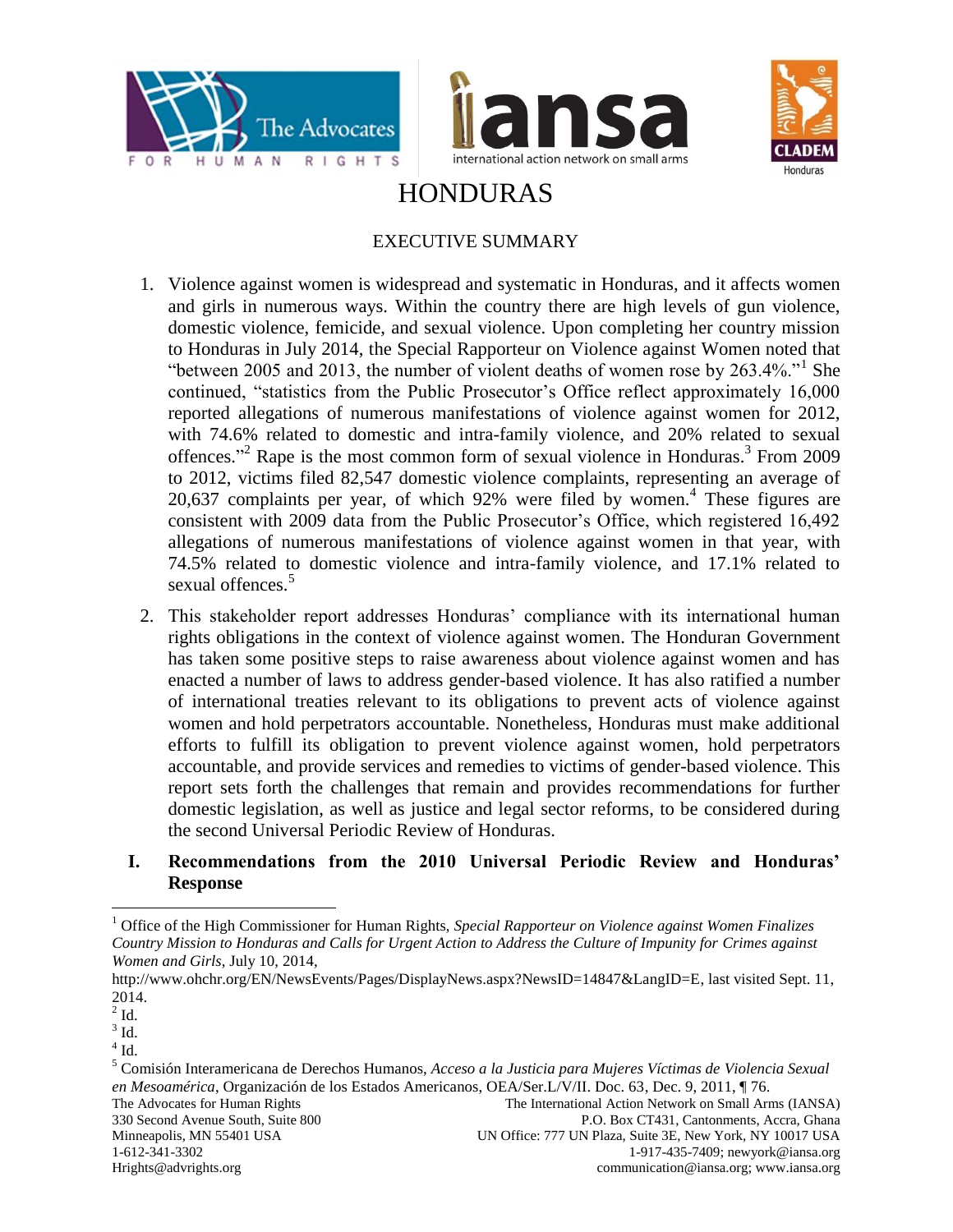Universal Periodic Review–22<sup>nd</sup> Session–Honduras Violence Against Women

- 3. During the last UPR, Honduras welcomed all the recommendations it received related to violence against women. Honduras also acknowledged the special vulnerabilities to which women were exposed, as well as the institutional weaknesses for investigating human rights violations.<sup>6</sup>
- 4. In supporting the recommendations, Honduras stated that most of them either had already been implemented or were in the process of implementation. However, Honduras noted that this was not the case for the recommendations related to the revision of "its national law in order to ensure full and unhampered enjoyment of human rights by all members of society, including those belonging to the most vulnerable groups such as women" and to the ratification of the Optional Protocol to the Convention on the Elimination of all Forms of Discrimination against Women (OP-CEDAW).<sup>7</sup>

#### **II. Progress Toward Ensuring Protection of Human Rights on the Ground**

<sup>6</sup> UN Member-States offered Honduras many recommendations pertaining to gender-based violence: "Review its national law in order to ensure full and unhampered enjoyment of human rights by all members of society, including those belonging to the most vulnerable groups, such as women . . ." (Czech Republic); "Ratify the Protocol to Prevent, Suppress and Punish Trafficking in Persons, particularly Women and Children" (Ecuador); "Ensure the independence and the proper funding of the Office of the National Commissioner for Human Rights and the Institution for Children and the Family, at a time when restrictions on freedom of expression, discrimination, and gender-based and domestic violence are all on the rise" (Hungary); "Strengthen the National Institute for Women with adequate human and logistical resources to enable it to effectively discharge its role" (Ghana); "Establish national mechanisms guaranteeing full protection for women, reinforcing the necessary competencies and budget and the National Institute for Women and recognizing the legal character of the Municipal Women's Offices" (Spain); "Continue pursuing the promotion of human rights, particularly through . . . the protection of women . . ." (Holy See); "Adopt all necessary measures to eliminate all forms of discrimination, including indirect discrimination against women; guarantee comprehensive attention to victims of gender-based violence, sexual violence, trafficking in persons and sexual exploitation" (Ecuador); "Ensure that independent, impartial and effective investigations into the unlawful use of force against women are carried out by Honduran law enforcement officials" (Ireland); "Take immediate steps to address the problems with the application of the current legislation and policies, including a lack of public funding, so as to protect the right to life, bodily integrity, liberty and security of all women" (Ireland); "Intensify actions and adopt broad measures to combat violence against women . . ." (Brazil); "Adopt effective measures to prevent gender-based violence and provide protection and assistance to victims; harmonize domestic legislation with international instruments on human trafficking" (Argentina); "Step up efforts to eradicate child abuse and domestic violence through the effective implementation of national strategies" (Indonesia); "Continue to put forward effective measures to eliminate violence against women" (Azerbaijan); "Take practical measures to combat sexist, domestic and sexual violence" (Haiti); "Put in place protection measures to prevent, combat and punish perpetrators of violence against women and children, and conduct a campaign to raise awareness on violence against women" (Canada); "Further implement policies to eliminate violence against women and children" (Thailand); "Take new actions to put an end to violence against women and to combat trafficking in human beings" (France); "Continue and enhance existing measures to protect women and children from violence, such as the training of Honduran police and the development of the dedicated Gender Unit within the police system" (Japan); "Fight against women trafficking and enhance, in this regard, regional cooperation" (Italy); "Strengthen support for victims of human trafficking" (Japan); "Take necessary steps to fight human trafficking" (Azerbaijan); "Allocate more resources to fight trafficking in human beings and support victims of trafficking and sexual exploitation" (Germany); "Strengthen the legal and judicial system in order to ensure that perpetrators of human trafficking, among others, are brought to justice" (Thailand); "Ratify (Ecuador and Spain)/sign and ratify (France)/consider ratifying (Brazil) the Optional Protocol to the Convention on the Elimination of All Forms of Discrimination against Women." Human Rights Council, Report of the Working Group on the Universal Periodic Review: Honduras, Jan. 4, 2011, UN Doc. A/HRC/16/10, ¶¶ 81–83.

 $^{7}$  Id. ¶ 82.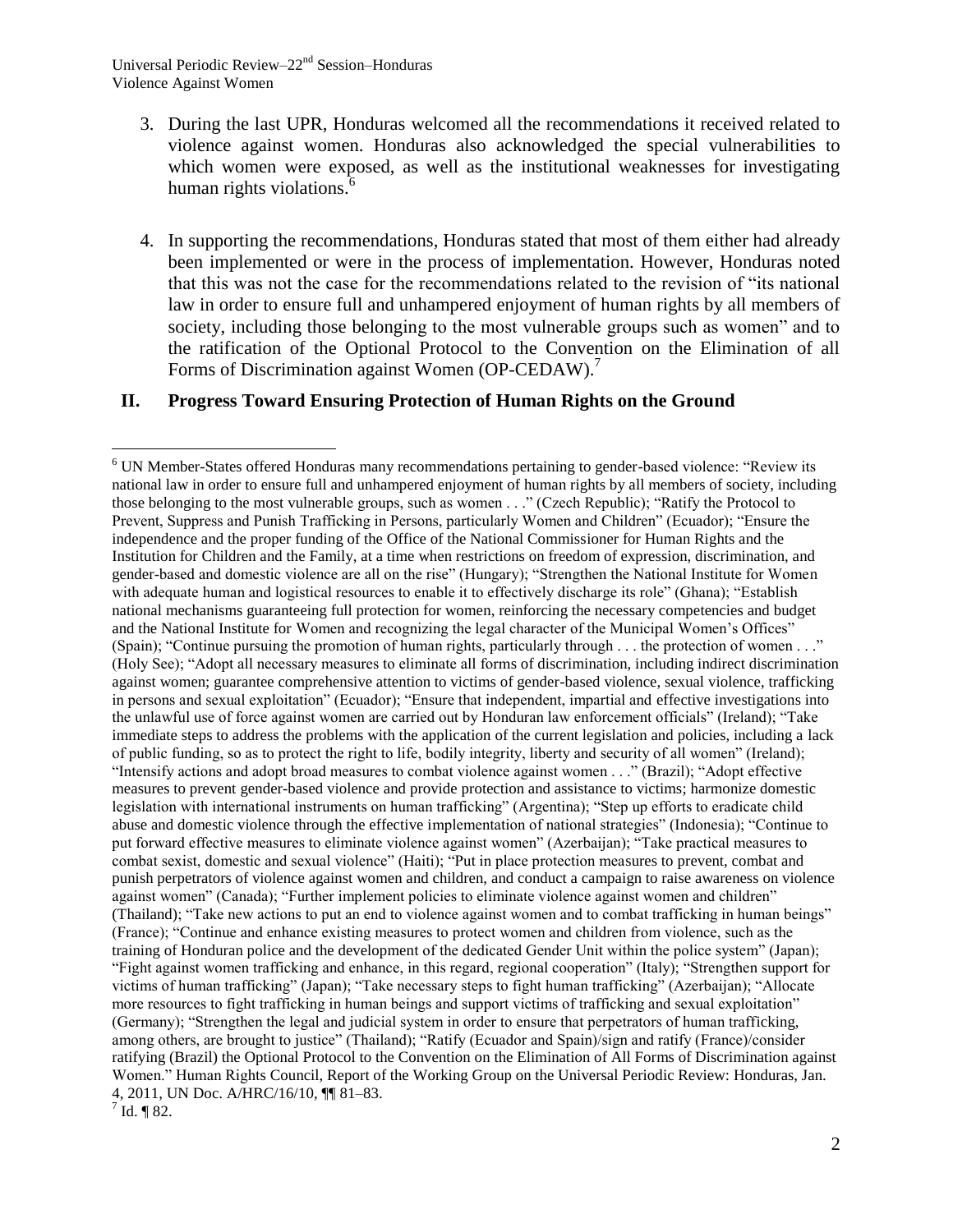# **A. Honduras' Midterm UPR Report Shows Some Signs of Progress in Addressing Gender-Based Violence.**

- 5. In its midterm UPR report to the Human Rights Council, Honduras reported that it had already compelled the competent national authorities to ratify the OP-CEDAW.<sup>8</sup> Yet, at the time of this report, Honduras has neither signed nor ratified OP-CEDAW. Honduras also reported increasing the yearly budget of the National Women's Institute,<sup>9</sup> but from 2012 to 2013 its budget decreased from US\$1,612,300 to US\$1,451,088.<sup>10</sup>
- 6. Honduras reported in its midterm UPR report that it had amended its Criminal Code and added femicide as a crime against women.<sup>11</sup> Honduras also modified its Criminal Code to add harsher penalties for sexual harassment. Honduras also amended its Criminal Code to add commission of a crime with hatred or contempt on the basis of sex or gender as an aggravating circumstance.<sup>12</sup>
- 7. Honduras also reported that it had started to implement its Second Plan for Equality and Gender Equity 2010–2022.<sup>13</sup> Honduras added that it had modified its Electoral and Political Organizations' Law in order to increase women's quotas to promote their political participation.
- 8. Additionally, Honduras stated that its Supreme Court of Justice had established a Specialized Jurisdiction against Domestic Violence in the cities of Tegucigalpa and San Pedro Sula.<sup>14</sup> In other cities, domestic violence cases are still reviewed by the Family Courts. Finally, Honduras mentioned that it had created a Gender Unit within the Supreme Court of Justice<sup>15</sup> and a Specialized Unit on Women's Deaths at the Public Ministry. $16$
- 9. In 1997, Honduras adopted a special law to guarantee women their right to live free from violence, particularly from domestic violence. This law was amended in 2006 and 2013. This Law against domestic violence also includes economic violence, such as measures taken by the aggressor to wipe out the victim's economic means of subsistence and/or damage property that may belong to both partners or just to the victim.

# **B. Despite Some Legal Reforms to Address Gender-Based Violence, Conditions on the Ground Have Worsened for Women in Honduras.**

10. The government's midterm report demonstrates that Honduras has established several laws and mechanisms to protect women from violence, but in reality, little has changed on the ground for victims of gender-based violence since the 2010 UPR.

 $\overline{a}$ <sup>8</sup> Secretaria de Estado en los Despachos de Justicia y Derechos Humanos de la Republica de Honduras, Informe de Medio Término sobre el Avance de Cumplimiento de las Recomendaciones Formuladas al Estado de Honduras en el Marco del Examen Periódico Universal, Vigésimosegunda Sesión del Consejo de Derechos Humanos, Tegucigalpa, Mar. 18, 2013, at 7.

<sup>&</sup>lt;sup>9</sup> Id. at 11.

 $^{10}$  Id.

 $11$  Id. at 19.

 $12$  Id. at 3.

<sup>13</sup> Id. at 10. <sup>14</sup> Id. at 18.

 $^{15}$  Id.

 $16$  Id. at 17.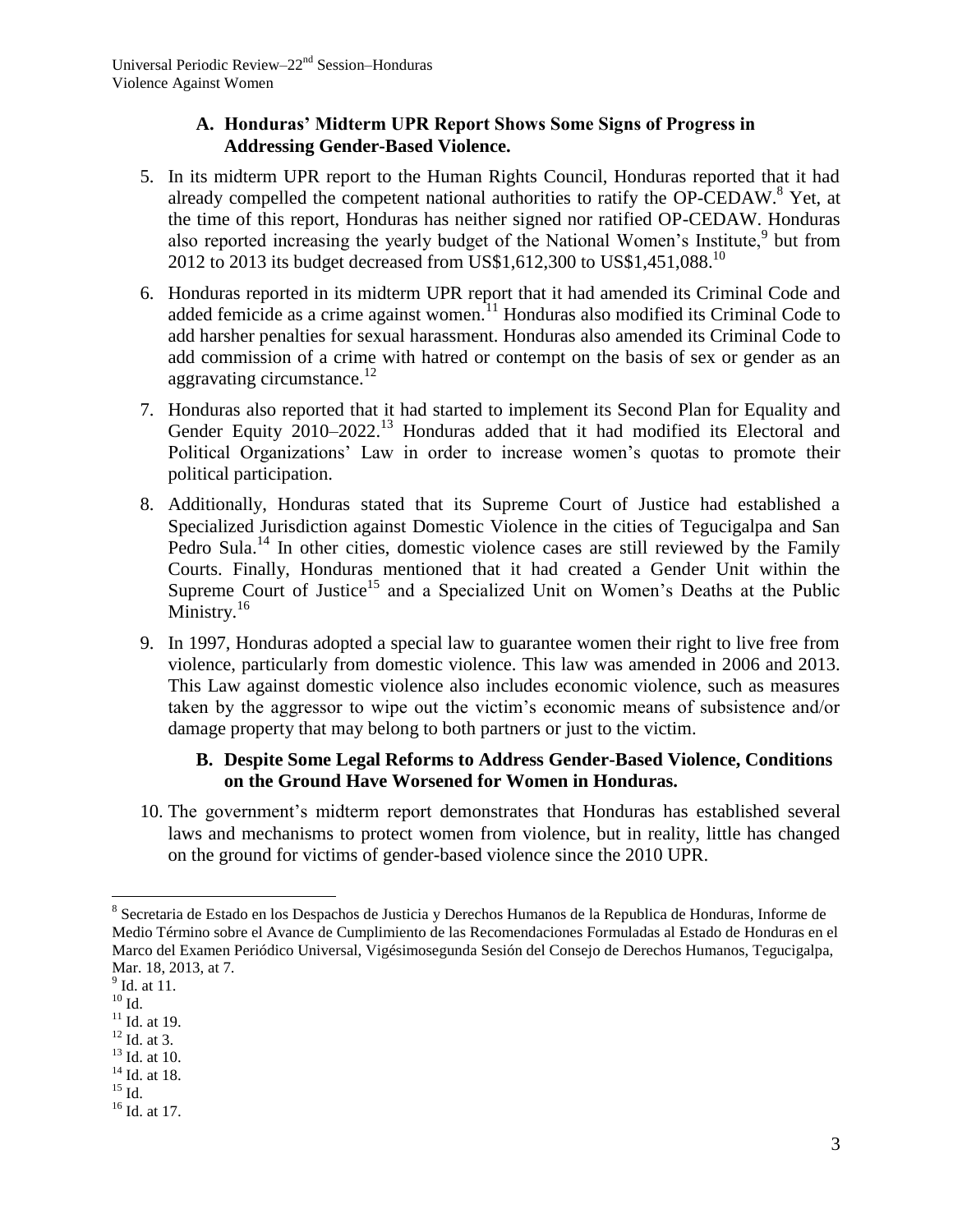- 11. In its case intake process, The Advocates has seen a considerable increase in the number of Honduran women who have fled gender-based violence and wish to seek asylum in the United States.<sup>17</sup> Each case is different, but their experiences confirm that the legal system and policies in place in Honduras are not protecting women from gender-based violence or providing victims with the necessary support and services. Moreover, the legal system and policies fail to hold perpetrators accountable.
- 12. These Honduran women have experienced gender-based violence at the hands of many people. Girls face gender-based violence from relatives and strangers. A cousin attempted to rape a girl on three occasions, when she was between the ages of 6 and 13. For 10 months, a wealthy older man relentlessly harassed a 16-year-old girl, waiting outside her school, calling her, sending her a letter, and telling her that he wanted her. After 10 months, she stopped attending school because of the harassment.
- 13. Young women face domestic violence from intimate partners. Several women reported that their intimate partners beat them in front of their young children. Several women reported being repeatedly raped by their boyfriends. A woman reported that her boyfriend forcibly dragged her out of buildings when he wanted to speak with her. A woman's boyfriend came home drunk, pulled out a gun, started shooting, and eventually hit the woman, causing her to be hospitalized. A woman's boyfriend dragged her out of a relative's house, where she had been taking shelter, and tried to throw her over a fence. A woman's boyfriend, who works for the government, beat her and raped her routinely. A woman's boyfriend forbade her from talking to friends, neighbors, or family, broke her telephone to cut off her means of contact, and later locked her inside the house during the day to keep her from talking to others.
- 14. Gang members and others threaten, abduct, assault, and rape Honduran women. Gang members threatened to kill a woman after her family could no longer afford to pay protection money for the family business. Several gang members with guns, including a local crime leader, abducted a woman off the street, threw her into a truck, and took her to the leader's house where he beat and raped her. She was abducted a total of 15 times in two months, and during each abduction was raped multiple times by the same man, who told her if she fought back the process would be bloodier for her. One perpetrator held an iron to his victim's leg during an abduction and rape, leaving a severe burn and deep scar. Several local gang members attacked a woman in her own home, beating her and ripping her clothes off, and eventually shooting and killing her brother who had come to her rescue. A vindictive neighbor drugged a woman during a party, and she woke up the next day naked and with evidence that she had been raped, but with no memory of what had happened during the party.
- 15. Fleeing to another part of Honduras often provides no relief. A violent ex-boyfriend sent a text message to a woman who had relocated several times to other parts of Honduras to escape his abuse, threatening to kill the woman and her daughter. A gang leader tracked down his victim in a town several hours away, threatening her with a gun to her head that she could never escape him. A woman who fled her abuser to live near her parents began

<sup>&</sup>lt;sup>17</sup> The information contained in the following eight paragraphs is compiled from intake interviews and other interviews conducted with Honduran women between January and May 2014. Some of the details of the cases have been removed to maintain confidentiality and to protect the identity of the women and their families.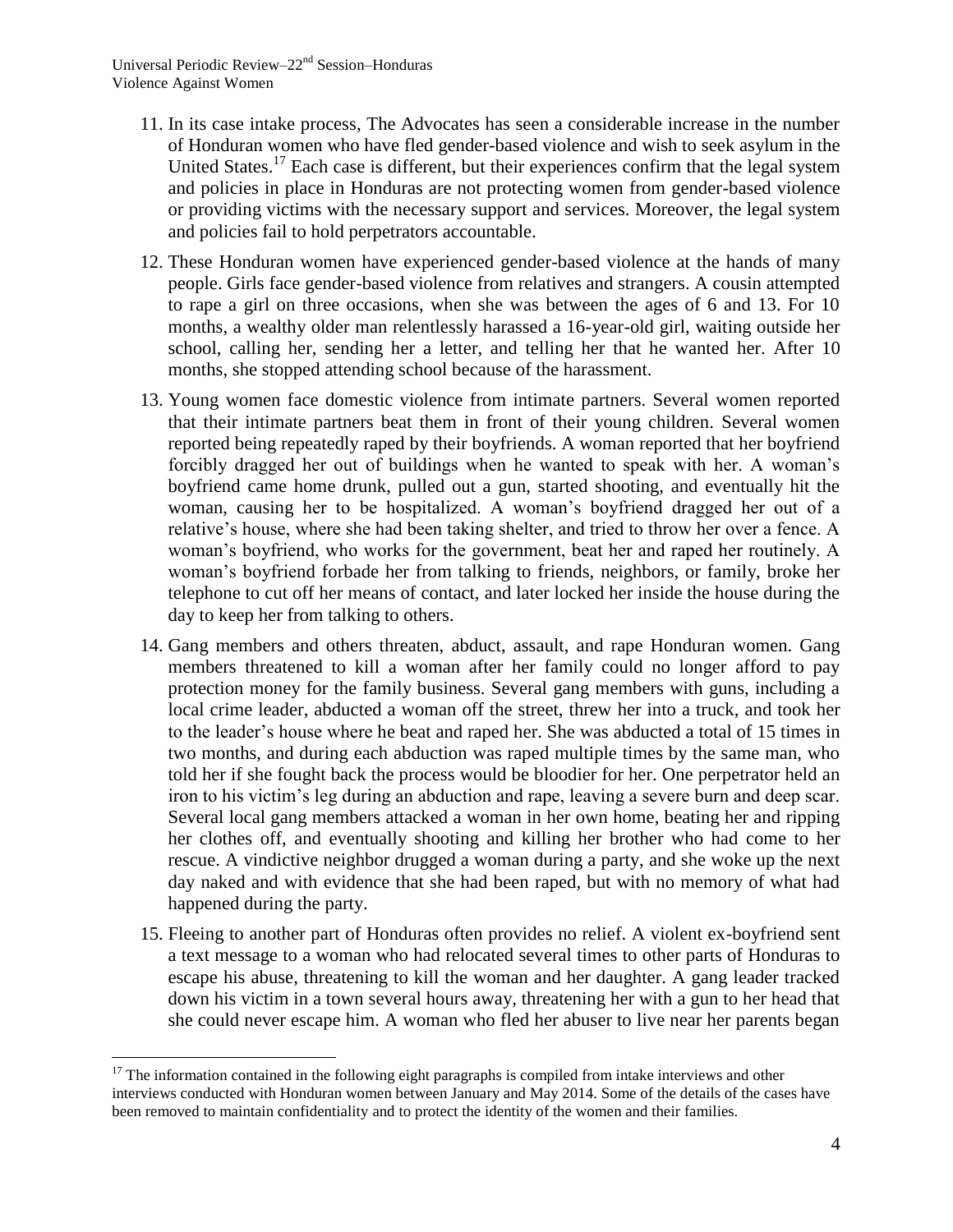receiving phone threats from her abuser, who said that if she did not return or if she went to the police, he would shoot and kill her. She complied with his demands and continued to be abused. A woman who had fled to live with a relative in another city after being attacked by gang members learned that her attackers were looking for her and had been questioning her neighbors. She relocated to another city but feared that she would be recognized by gang members coming there to do drug business.

- 16. Witnesses and others who know about the violence do nothing to stop it or to report it to authorities. The brothers of a victim of sexual assault from another family member blamed her for the incident and beat her with a belt. A victim of sexual assault within the family told her parents, but they did not believe her. Neighbors witnessed a member of the Honduran military routinely beat his girlfriend outside the home and heard her screams for help when he routinely beat and raped her indoors, yet they did nothing. A woman who had been repeatedly beaten, raped, and threatened by her boyfriend told her mother about the abuse, but the mother did nothing. A woman's family members blamed her for the abuse her intimate partner was inflicting on her and their children. A woman's brother visited the woman's home when she was being beaten by her boyfriend, but the brother simply left and did not interfere or report the events to the police. The family of one woman who had been a victim of domestic violence refused to help her because she had gone back to her abuser after other beatings. An abuser's family member once tried to intervene, but the abuser told him it was not his business so he stopped.
- 17. Women do not call the police for fear of retribution, particularly when their perpetrators are gang leaders or well-connected politically. One politically powerful perpetrator threatened to harm his victim's family if she told anyone. A woman feared reporting her intimate partner's abuse to the police because his family was powerful and friendly with the police. A woman whose abuser was politically well-connected feared that he would try to take her sons away from her. An abuser called his victim, who had fled, and threatened that if she went to the police, he would shoot and kill her.
- 18. And when women do turn to local law enforcement, they receive no support. A woman with several young children who experienced domestic violence called the police on several occasions, but they did nothing. After one incident, the police arrested the perpetrator but he was released after someone in his family posted bail.
- 19. Honduran women experience further gender-based violence during their flight from Honduras. A guide for a group of migrants separated out a teenage girl who was traveling alone and raped her repeatedly over the course of five days. A man offered to help a woman cross a river and then raped her in front of her two-year-old child. In recent months, The Advocates has witnessed a surge of women from Honduras seeking asylum from widespread gender-based violence. Though the women are victims of domestic violence, rape, kidnapping, and sexual abuse, they received no protection from the state and their abusers were not punished.
- 20. These experiences reflect the failure of the Honduran justice system actors to protect victims of domestic and sexual violence, as well as the fact that Honduran society does not expect law enforcement officials to respond adequately to complaints of violence against women. In general, domestic and sexual violence cases are handled with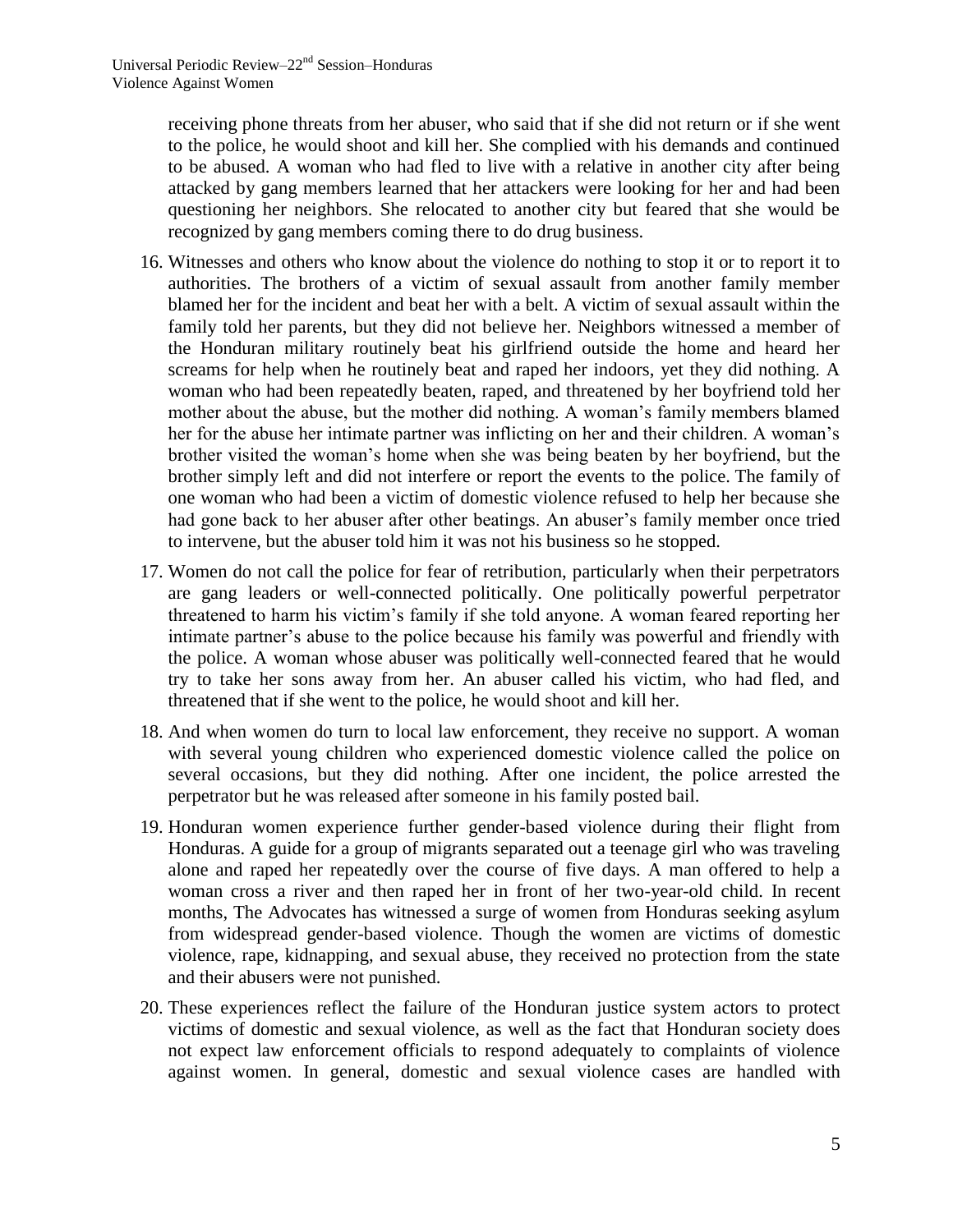"systematic indifference of the police."<sup>18</sup> They also reflect that women are deterred from reporting rape cases because of the lack of response from law enforcement and the criminal justice system. Even when a rape case is investigated, the perpetrator is not always punished.

# **C. Reports Confirm that Gender-Based Violence Is Increasing in Honduras.**

Gun Violence and Femicide

- 21. Honduras is one of the world's most violent countries, with towering murder rates fuelled by guns. In 2013, the overall homicide rate was 79 per 100,000, and 83% of these killings were by firearms.<sup>19</sup> The femicide rate was  $14.6$  per  $100,000$ ,<sup>20</sup> and 75% of these killings were by firearms.<sup>21</sup>
- 22. Femicide rates are increasing. According to the Honduran Ombudsman, approximately 3,923 women have died in a violent way between 2002 and 2013. From 2005 to 2012, violent deaths of women steadily increased, from 175 deaths per year to 606 deaths per year, an increase of 246.3% over the past eight years.<sup>22</sup> In 2012, 14.2 women out of every 100,000 inhabitants were killed. In other words, 1 woman was murdered every 15 hours during  $2012<sup>23</sup>$  In 2013, 629 women were killed in Honduras, or one every 13.8 hours. These figures reflect an increase of 3.8%; 23 more women were killed in Honduras during  $2013.<sup>24</sup>$
- 23. In August 2008, the Special Prosecutor on Women in Honduras was created. Nonetheless, the Special Rapporteur on Violence against Women recently reported that Honduras has a 95% impunity rate for sexual violence and femicide crimes.<sup>25</sup> Moreover, even though the crime of femicide was included in the Criminal Code in 2013, authorities have not yet charged anyone with the crime. This inaction has impeded progress in the prevention, investigation, and sanction of such crimes.

# Domestic Violence

24. George Redman, Oxfam's country director in Honduras, stated that while the increase in femicides has been widely publicized, other expressions of violence against women, such

<sup>18</sup> Annie Kelly, *Honduran police turn a blind eye to soaring number of 'femicides*,*'* Guardian, May 28, 2011, http://www.theguardian.com/world/2011/may/29/honduras-blind-eye-femicides, last visited Sept. 11, 2014.

 $19$  Universidad Nacional Autónoma de Honduras (UNAH) and Instituto Universitario en Democracia, Paz y Seguridad (IUDPAS), IUDPAS, Boletin 32. Enero a Diciembre de 2013, Febrero de 2014,

http://www.iudpas.org/pdf/Boletines/Nacional/NEd32EneDic2013.pdf, last visited Sept. 15, 2014.  $^{20}$  Id.

<sup>&</sup>lt;sup>21</sup> Universidad Nacional Autónoma de Honduras (UNAH) and Instituto Universitario en Democracia, Paz y Seguridad (IUDPAS), IUDPAS, Boletín Especial sobre Muerte Violenta de Mujeres, Boletín Enero - Diciembre de 2013, Edición Especial No. 17, Enero de 2014.

<sup>&</sup>lt;sup>22</sup> Universidad Nacional Autónoma de Honduras (UNAH) and Instituto Universitario en Democracia, Paz y Seguridad (IUDPAS), IUDPAS, Boletín Especial sobre Muerte Violenta de Mujeres, Boletín Enero - Diciembre de 2012, Edición Especial No. 9, Enero de 2013.

 $^{23}$  Id.

<sup>&</sup>lt;sup>24</sup> Universidad Nacional Autónoma de Honduras (UNAH) and Instituto Universitario en Democracia, Paz y Seguridad (IUDPAS), IUDPAS, Boletín Especial sobre Muerte Violenta de Mujeres, Boletín Enero - Diciembre de 2013, Edición Especial No. 17, Enero de 2014.

<sup>&</sup>lt;sup>25</sup> Office of the High Commissioner for Human Rights, *supra* note [1.](#page-0-0)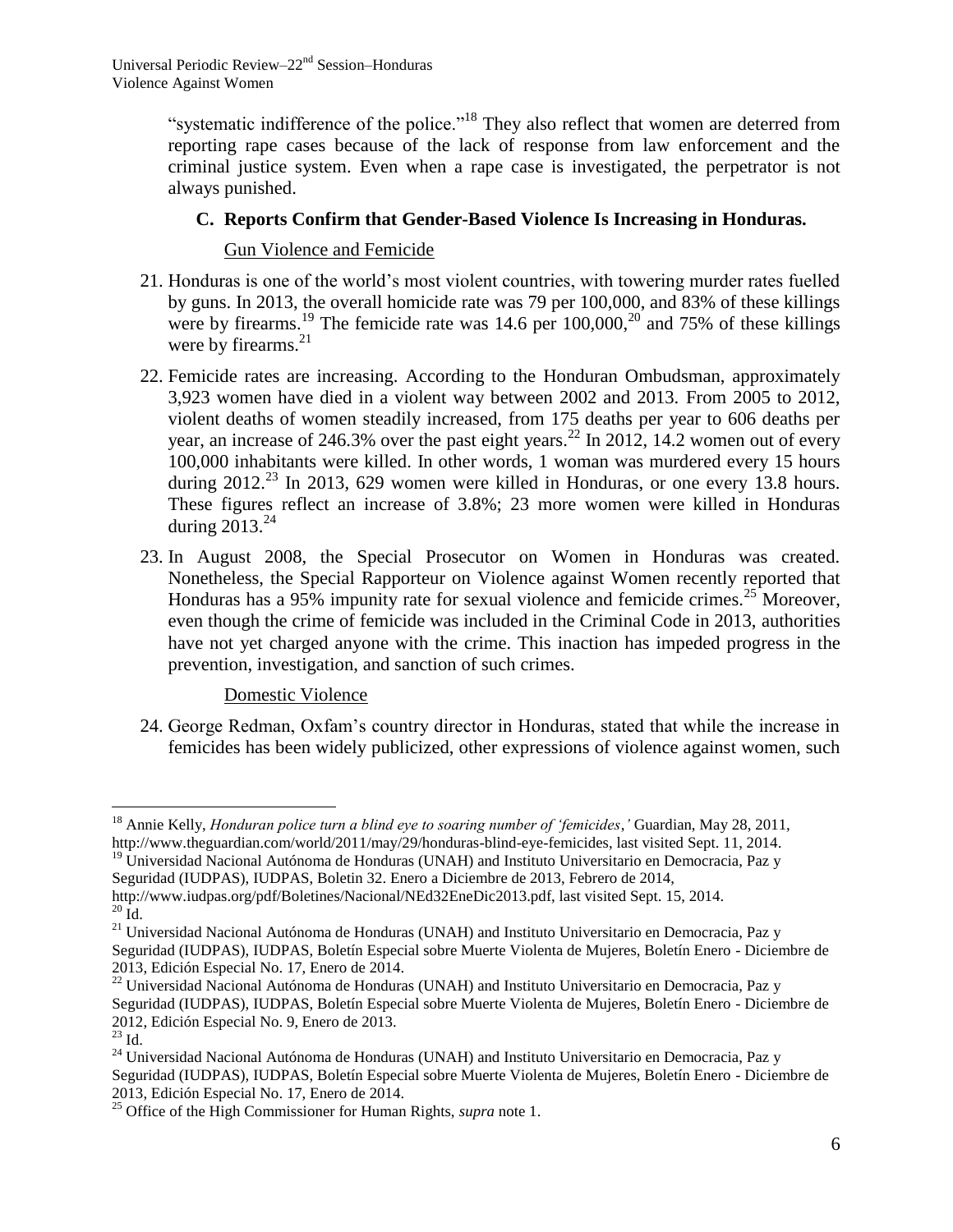as domestic violence, remain in the shadows. $26$  Honduras has specific legislation addressing domestic violence, but the law does not provide effective protection or redress from such violence. The law criminalizes domestic violence, but the only legal sanctions for the first and second offenses of domestic abuse are community service and twentyfour hour preventive detention if the violator is caught in the act.

- 25. Domestic violence is treated leniently and provisions are generally not enforced by the justice system. As of August 2013, the U.S. State Department reported that the Office of the Special Prosecutor for Women received  $4.903$  complaints of domestic abuse.<sup>27</sup> The CEDAW Committee noted that in 2006, the resolution rate of domestic violence cases was 2.55%. The failure of authorities to exercise due diligence in investigating, prosecuting and punishing perpetrators of violence against women contributes to an environment of impunity within the country.
- 26. In addition, according to the U.S. State Department, the government provides insufficient financial and other resources to enable domestic violence shelters to operate effectively.<sup>28</sup> In Honduras, "only one shelter is currently functioning; the two other shelters in the country have compromised security mechanisms."<sup>29</sup> Because women lack access to shelters for victims of domestic violence, they feel additional pressure to remain in dangerous situations. They generally have no place to go other than to the homes of family members, friends, or neighbors—places where they often face continued threats and violence from their abusers.

#### Sexual Violence

27. In 2013, a total of 2,851 sexual violence complaints were filed, amounting to one complaint every 3 hours.<sup>30</sup> These figures, although consistent with reports since 2010, represent only a fraction of the problem; estimates reveal that the prevalence of sexual violence rose from 4.6% in 2008 to 8.6% in 2010.<sup>31</sup> The right of women survivors of sexual violence to access to justice is practically nonexistent, given the fact that perpetrators are not held accountable in 94.5% of all cases.<sup>32</sup>

# Disappearances

 $\overline{a}$ <sup>26</sup> *Discriminación y poca investigación, causas de violencia género en Honduras*, La Tribuna, June 10, 2014, http://www.latribuna.hn/2014/06/10/discriminacion-y-poca-investigacion-causas-de-violencia-genero-en-honduras/, last visited Sept. 11, 2014.

 $^{27}$  Id.  $\,$ 

<sup>&</sup>lt;sup>28</sup> U.S. Department of State, Bureau of Democracy, Human Rights and Labor, Country Reports on Human Rights Practices for 2013: Honduras, at 17, available at

http://www.state.gov/j/drl/rls/hrrpt/humanrightsreport/index.htm?year=2013&dlid=220453.

<sup>29</sup> Washington Office on Latin America, *What the U.S. Government Can Do in Response to the Increase in Migration from Central* America, July 11, 2014,

http://www.wola.org/commentary/recommendations\_for\_us\_government\_responses\_to\_the\_increase\_in\_migration from\_central\_ame, last visited Sept. 11, 2014.

<sup>&</sup>lt;sup>30</sup> Centro de Derechos de Mujeres et al., Feminist Organizations Report: Status of Violence Against Women in Honduras, Submitted to the Special Rapporteur on violence against women, its causes and consequences, in her visit to Honduras, June 2014, http://www.derechosdelamujer.org/tl\_files/documentos/derechos\_humanos/Violence-Women-Honduras-RapporteurONU-June2014.pdf, last visited Sept. 11, 2014.

 $31$  Id.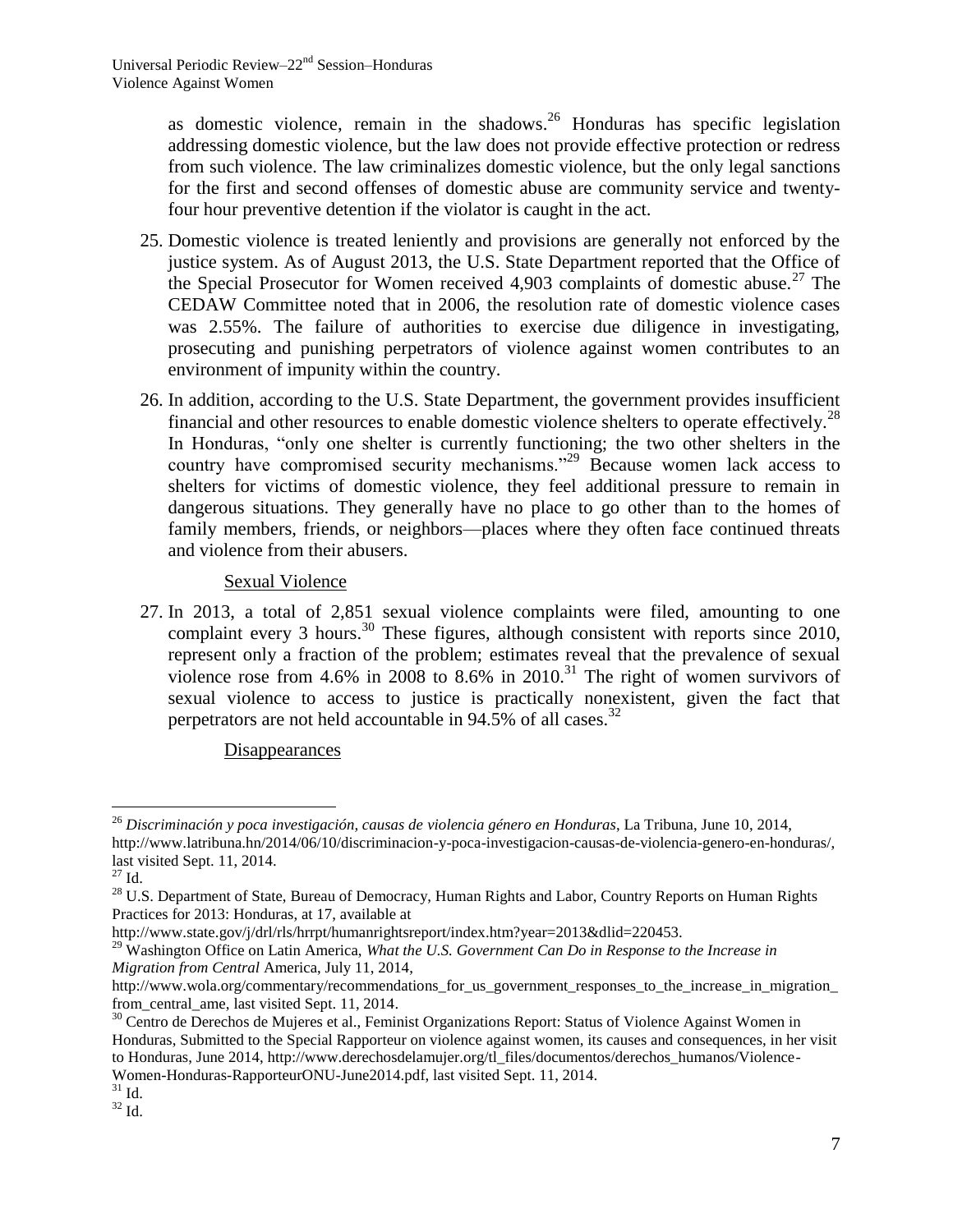Universal Periodic Review–22nd Session–Honduras Violence Against Women

28. The number of complaints lodged for the disappearance of women jumped from 91 in 2008 to 347 in 2013.<sup>33</sup> These data indicate a 281% hike in the cases of women, girls, and adolescents reported as disappeared at the national level over the last 6 years.<sup>34</sup> Moreover, there have been 155 additional complaints filed for crimes that imply disappearances, such as unjust deprivation of liberty, kidnapping, and human trafficking. 35

# **III. Recommendations**

- 29. The Advocates, IANSA, and CLADEM-H suggest the following recommendations for the Honduran Government:
	- End impunity for femicide, domestic violence, rape, and sexual assault by ensuring accountability and punishing perpetrators of those crimes against women.
	- Strengthen the criminal justice response to gender-related killing of women and girls, in particular measures to support its capacity to investigate, prosecute, and punish all forms of such crime and provide reparation and/or compensation to victims and their families or dependents, as appropriate.
	- Establish a comprehensive program to protect women from violence, including public education, aggressive prosecutions, and training for law enforcement, investigators, prosecutors, judges, and educators.
	- Prohibit the acquisition, possession, and carrying of firearms by people subject to complaints of domestic, family, or gender-based violence, regardless of whether a criminal conviction has been recorded. Require the seizure and destruction of firearms in possession of people subject to complaints of domestic, family, or genderbased violence.
	- Reform the gun law (Ley de Control de Armas de Fuego, Municiones, Explosivos y otros Similares) to include:
		- o more stringent requirements for gun licensing and registration;
		- o reduction of the maximum number of guns a civilian can possess or carry (current maximum is 5);
		- o establishment of 25 years as the minimum age for possessing or carrying a gun;
		- o limits on the amount of ammunition that a person may buy; and
		- $\circ$  a prohibition on the purchase of ammunition for any gun for which the purchaser does not have a valid license.
	- Develop and support comprehensive public awareness campaigns, prevention programs, and educational programs in schools and other community organizations to combat public acceptance of the proliferation and misuse of guns and to change the public acceptance of domestic violence.

 $\overline{a}$  $33$  Id.

 $34 \overline{1d}$ 

 $^{35}$  Id.